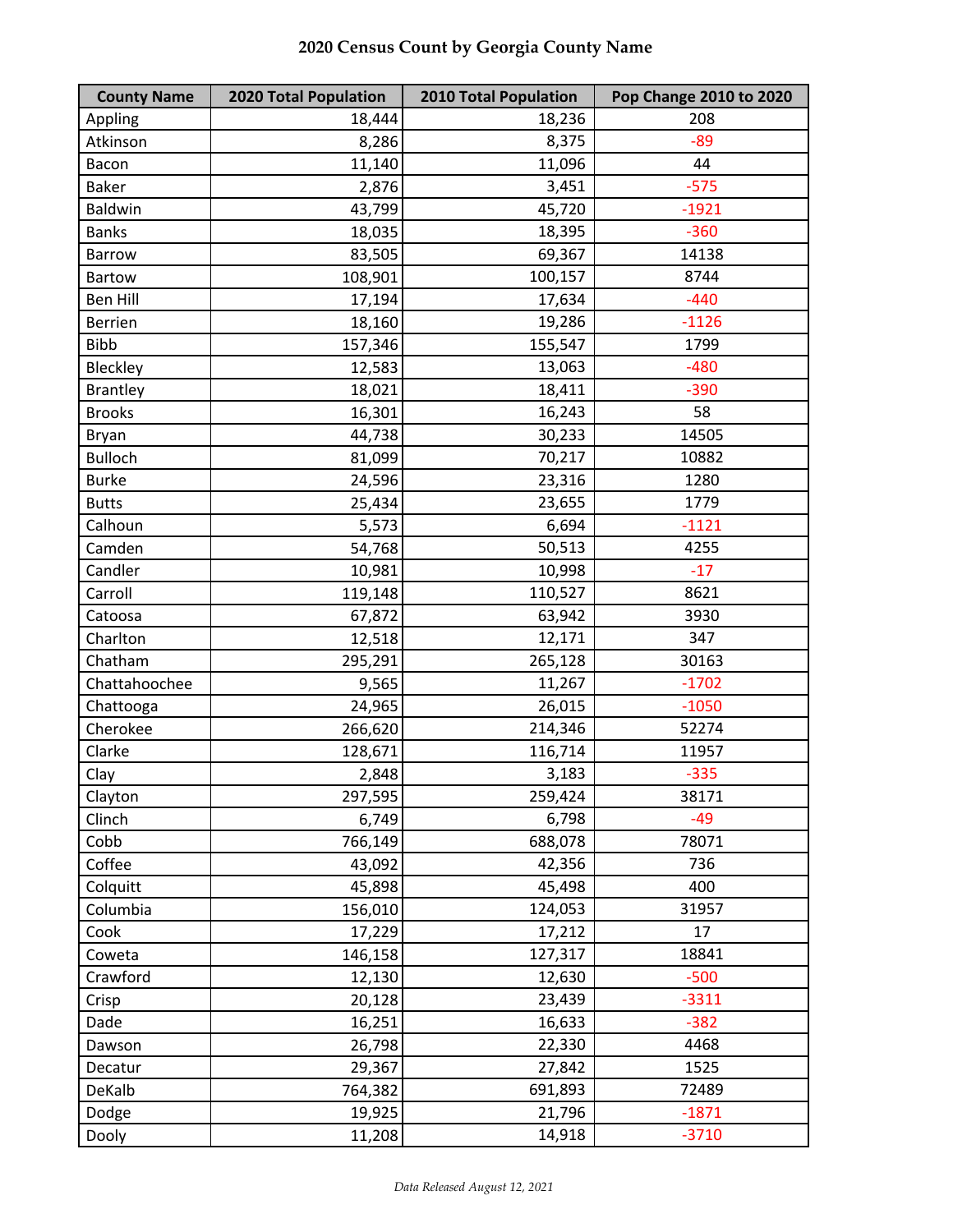| Dougherty  | 85,790    | 94,565  | $-8775$ |
|------------|-----------|---------|---------|
| Douglas    | 144,237   | 132,403 | 11834   |
| Early      | 10,854    | 11,008  | $-154$  |
| Echols     | 3,697     | 4,034   | $-337$  |
| Effingham  | 64,769    | 52,250  | 12519   |
| Elbert     | 19,637    | 20,166  | $-529$  |
| Emanuel    | 22,768    | 22,598  | 170     |
| Evans      | 10,774    | 11,000  | $-226$  |
| Fannin     | 25,319    | 23,682  | 1637    |
| Fayette    | 119,194   | 106,567 | 12627   |
| Floyd      | 98,584    | 96,317  | 2267    |
| Forsyth    | 251,283   | 175,511 | 75772   |
| Franklin   | 23,424    | 22,084  | 1340    |
| Fulton     | 1,066,710 | 920,581 | 146129  |
| Gilmer     | 31,353    | 28,292  | 3061    |
| Glascock   | 2,884     | 3,082   | $-198$  |
| Glynn      | 84,499    | 79,626  | 4873    |
| Gordon     | 57,544    | 55,186  | 2358    |
| Grady      | 26,236    | 25,011  | 1225    |
| Greene     | 18,915    | 15,994  | 2921    |
| Gwinnett   | 957,062   | 805,321 | 151741  |
| Habersham  | 46,031    | 43,041  | 2990    |
| Hall       | 203,136   | 179,684 | 23452   |
| Hancock    | 8,735     | 9,429   | $-694$  |
| Haralson   | 29,919    | 28,780  | 1139    |
| Harris     | 34,668    | 32,024  | 2644    |
| Hart       | 25,828    | 25,213  | 615     |
| Heard      | 11,412    | 11,834  | $-422$  |
| Henry      | 240,712   | 203,922 | 36790   |
| Houston    | 163,633   | 139,900 | 23733   |
| Irwin      | 9,666     | 9,538   | 128     |
| Jackson    | 75,907    | 60,485  | 15422   |
| Jasper     | 14,588    | 13,900  | 688     |
| Jeff Davis | 14,779    | 15,068  | $-289$  |
| Jefferson  | 15,709    | 16,930  | $-1221$ |
| Jenkins    | 8,674     | 8,340   | 334     |
| Johnson    | 9,189     | 9,980   | $-791$  |
| Jones      | 28,347    | 28,669  | $-322$  |
| Lamar      | 18,500    | 18,317  | 183     |
| Lanier     | 9,877     | 10,078  | $-201$  |
| Laurens    | 49,570    | 48,434  | 1136    |
| Lee        | 33,163    | 28,298  | 4865    |
| Liberty    | 65,256    | 63,453  | 1803    |
| Lincoln    | 7,690     | 7,996   | $-306$  |
| Long       | 16,168    | 14,464  | 1704    |
| Lowndes    | 118,251   | 109,233 | 9018    |
| Lumpkin    | 33,488    | 29,966  | 3522    |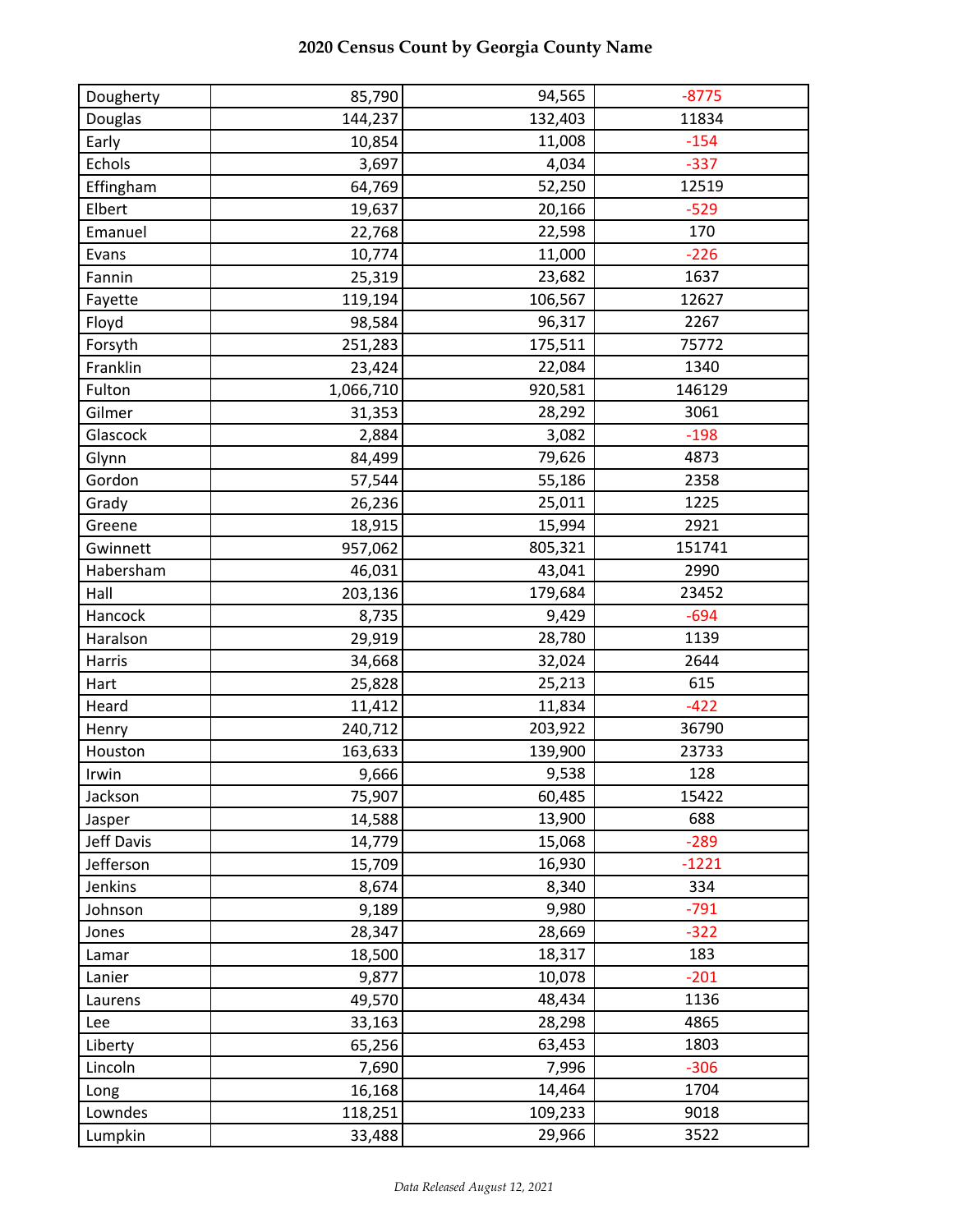| Macon           | 12,082  | 14,740  | $-2658$ |
|-----------------|---------|---------|---------|
| Madison         | 30,120  | 28,120  | 2000    |
| Marion          | 7,498   | 8,742   | $-1244$ |
| McDuffie        | 21,632  | 21,875  | $-243$  |
| McIntosh        | 10,975  | 14,333  | $-3358$ |
| Meriwether      | 20,613  | 21,992  | $-1379$ |
| Miller          | 6,000   | 6,125   | $-125$  |
| Mitchell        | 21,755  | 23,498  | $-1743$ |
| Monroe          | 27,957  | 26,424  | 1533    |
| Montgomery      | 8,610   | 9,123   | $-513$  |
| Morgan          | 20,097  | 17,868  | 2229    |
| Murray          | 39,973  | 39,628  | 345     |
| Muscogee        | 206,922 | 189,885 | 17037   |
| Newton          | 112,483 | 99,958  | 12525   |
| Oconee          | 41,799  | 32,808  | 8991    |
| Oglethorpe      | 14,825  | 14,899  | $-74$   |
| Paulding        | 168,661 | 142,324 | 26337   |
| Peach           | 27,981  | 27,695  | 286     |
| Pickens         | 33,216  | 29,431  | 3785    |
| Pierce          | 19,716  | 18,758  | 958     |
| Pike            | 18,889  | 17,869  | 1020    |
| Polk            | 42,853  | 41,475  | 1378    |
| Pulaski         | 9,855   | 12,010  | $-2155$ |
| Putnam          | 22,047  | 21,218  | 829     |
| Quitman         | 2,235   | 2,513   | $-278$  |
| Rabun           | 16,883  | 16,276  | 607     |
| Randolph        | 6,425   | 7,719   | $-1294$ |
| Richmond        | 206,607 | 200,549 | 6058    |
| Rockdale        | 93,570  | 85,215  | 8355    |
| Schley          | 4,547   | 5,010   | $-463$  |
| Screven         | 14,067  | 14,593  | $-526$  |
| Seminole        | 9,147   | 8,729   | 418     |
| Spalding        | 67,306  | 64,073  | 3233    |
| Stephens        | 26,784  | 26,175  | 609     |
| Stewart         | 5,314   | 6,058   | $-744$  |
| Sumter          | 29,616  | 32,819  | $-3203$ |
| Talbot          | 5,733   | 6,865   | $-1132$ |
| Taliaferro      | 1,559   | 1,717   | $-158$  |
| <b>Tattnall</b> | 22,842  | 25,520  | $-2678$ |
| Taylor          | 7,816   | 8,906   | $-1090$ |
| Telfair         | 12,477  | 16,500  | $-4023$ |
| Terrell         | 9,185   | 9,315   | $-130$  |
| Thomas          | 45,798  | 44,720  | 1078    |
| Tift            | 41,344  | 40,118  | 1226    |
| Toombs          | 27,030  | 27,223  | $-193$  |
| Towns           | 12,493  | 10,471  | 2022    |
| Treutlen        | 6,406   | 6,885   | $-479$  |